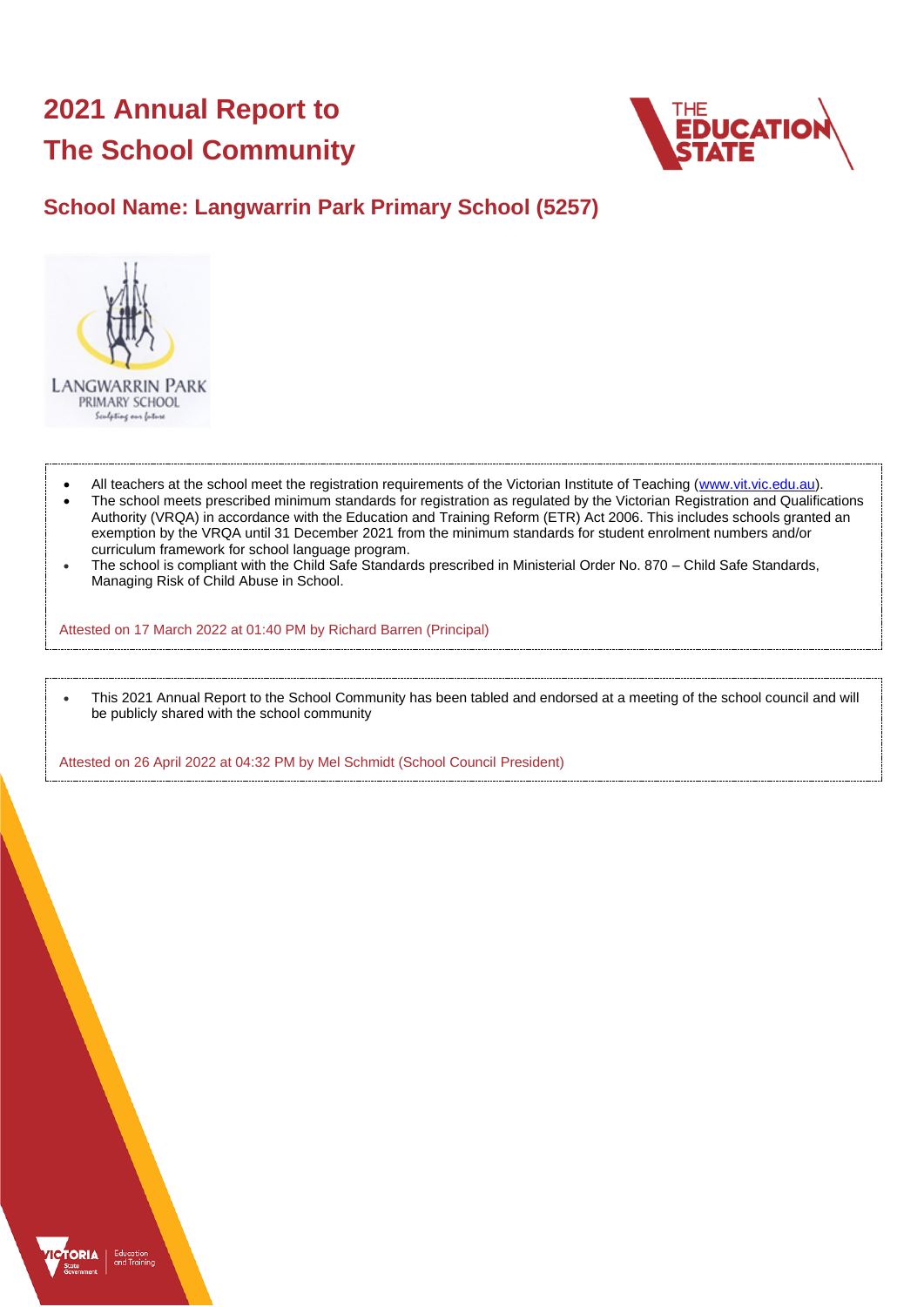

# How to read the Annual Report

# What does the *'About Our School'* commentary section of this report refer to?

The 'About our school' commentary provides a brief background on the school, an outline of the school's performance over the year and future directions.

The 'School Context' describes the school's vision, values and purpose. Details include the school's geographic location, size and structure, social characteristics, enrolment characteristics and special programs.

The 'Framework for Improving Student Outcomes (FISO)' section includes the improvement initiatives the school has selected and the progress they have made towards achieving them through the implementation of their School Strategic Plan and Annual Implementation Plan.

## What does the *'Performance Summary'* section of this report refer to?

The Performance Summary includes the following:

#### **School Profile**

- student enrolment information
- the school's 'Student Family Occupation and Education' category
- a summary of parent responses in the Parent Opinion Survey, shown against the statewide average for Primary schools
- school staff responses in the area of School Climate in the School Staff Survey, shown against the statewide average for Primary schools

#### **Achievement**

- English and Mathematics for Teacher Judgements against the curriculum
- English and Mathematics for National Literacy and Numeracy tests (NAPLAN).

#### **Engagement**

Student attendance at school

#### **Wellbeing**

Student responses to two areas in the Student Attitudes to School Survey:

- Sense of Connectedness
- Management of Bullying

Results are displayed for the latest year and the average of the last four years (where available). As NAPLAN tests were not conducted in 2020, the NAPLAN 4-year average is the average of 2018, 2019 and 2021 data in the 2021 Performance Summary.

# Considering COVID-19 when interpreting the Performance Summary

The Victorian community's experience of COVID-19, including remote and flexible learning, had a significant impact on normal school operations in 2020 and 2021. This impacted the conduct of assessments and surveys. Readers should be aware of this when interpreting the Performance Summary.

For example, in 2020 and 2021 school-based surveys ran under changed circumstances, and NAPLAN was not conducted in 2020. Absence and attendance data during this period may have been influenced by local processes and procedures adopted in response to remote and flexible learning.

Schools should keep this in mind when using this data for planning and evaluation purposes.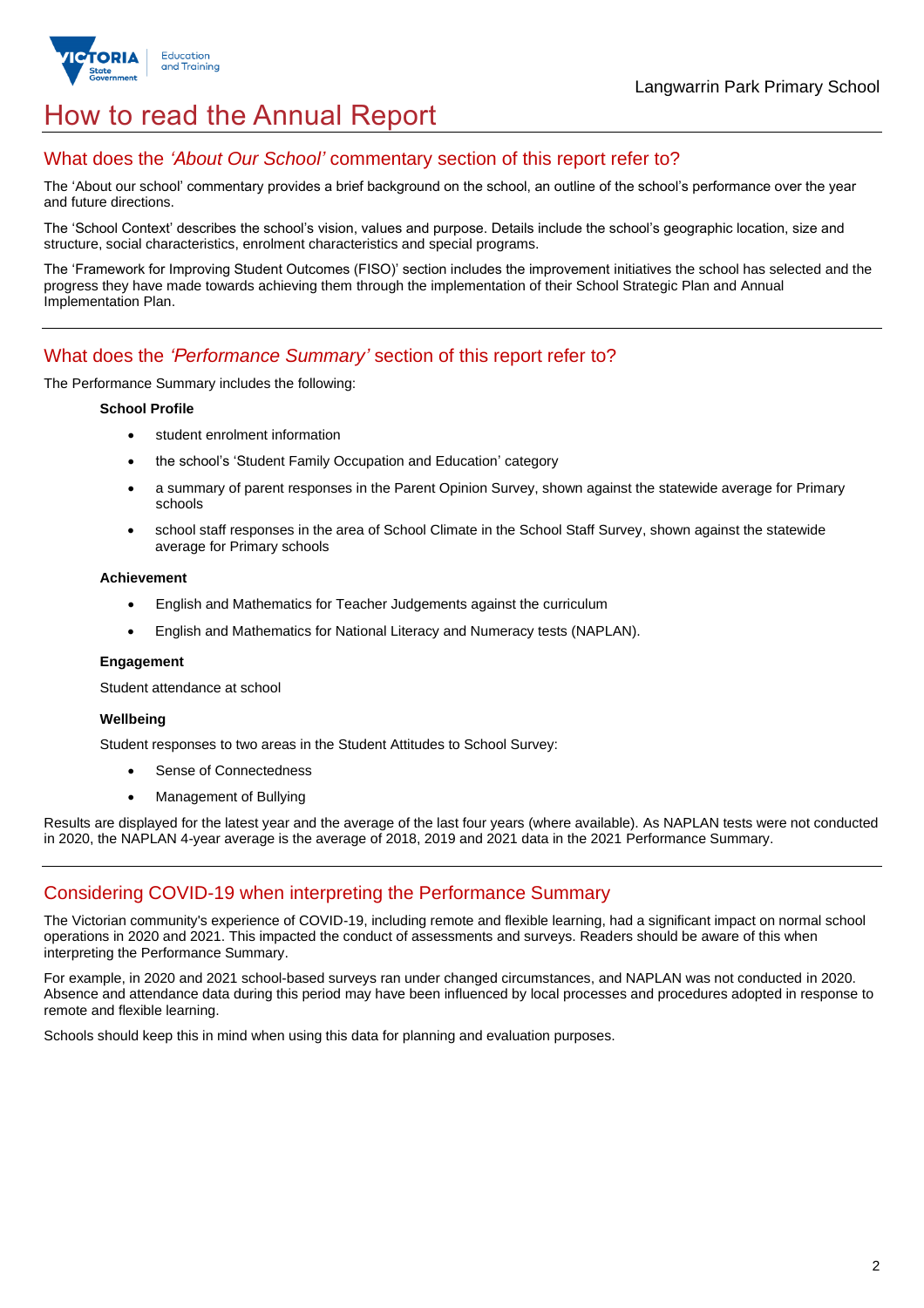

# How to read the Annual Report (continued)

## What do *'Similar Schools'* refer to?

Similar Schools are a group of Victorian government schools with similar characteristics to the school.

This grouping of schools has been created by comparing each school's socio-economic background of students, the number of non-English speaking students and the school's size and location.

# What does *'NDP'* or '*NDA*' mean?

'NDP' refers to no data being published for privacy reasons or where there are insufficient underlying data. For example, very low numbers of participants or characteristics that may lead to identification will result in an 'NDP' label.

'NDA' refers to no data being available. Some schools have no data for particular measures due to low enrolments. There may be no students enrolled in some year levels, so school comparisons are not possible.

Note that new schools only have the latest year of data and no comparative data from previous years. The Department also recognises unique circumstances in Specialist, Select Entry, English Language, Community Schools and schools that changed school type recently, where school-to-school comparisons are not appropriate.

# What is the *'Victorian Curriculum'*?

The Victorian Curriculum F–10 sets out what every student should learn during his or her first eleven years of schooling. The curriculum is the common set of knowledge and skills required by students for life-long learning, social development and active and informed citizenship.

The Victorian Curriculum is assessed through teacher judgements of student achievement based on classroom learning.

The curriculum has been developed to ensure that school subjects and their achievement standards enable continuous learning for all students, including students with disabilities.

The 'Towards Foundation Level Victorian Curriculum' is integrated directly into the curriculum and is referred to as 'Levels A to D'.

'Levels A to D' may be used for students with disabilities or students who may have additional learning needs. These levels are not associated with any set age or year level that links chronological age to cognitive progress (i.e., there is no age expected standard of achievement for 'Levels A to D').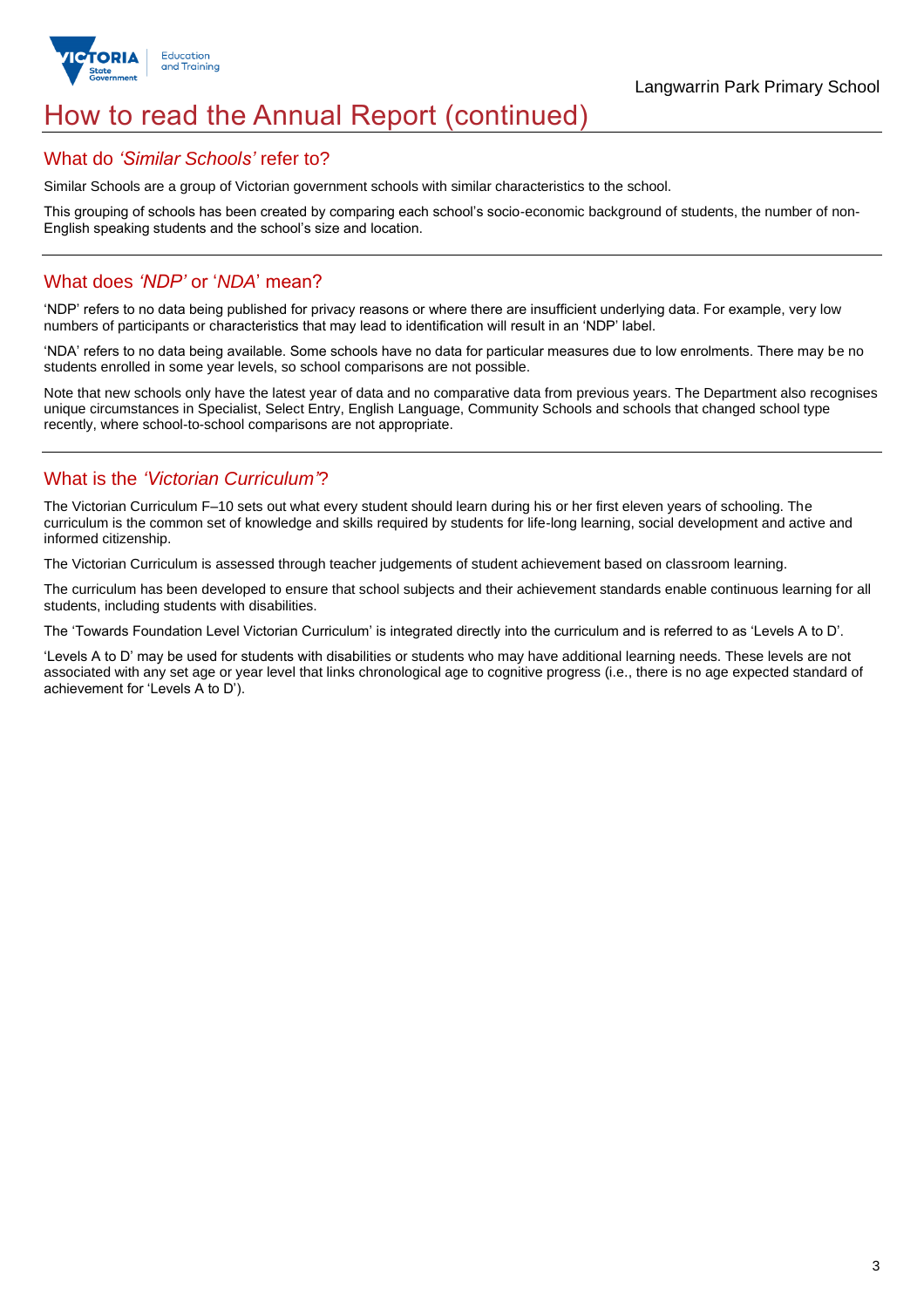

# **About Our School**

# School context

At Langwarrin Park Primary, our vision is supporting our students to be curious, confident and caring learners, who are able to work to their full potential. We foster life-long learners who are inquisitive, open to challenge and able to achieve to their highest potential. Staff nurture an inclusive and supportive learning environment, so students develop the ability to show empathy for others and respect their surroundings. This supports each student to lead a happy and fulfilling life. This is underpinned with our school values of respect, resilience and citizenship.

At the commencement of 2021 the school structure consisted of 663 students organised into 29 classes, an average of 23 students per class.

The school's SFOE (Students' Family Occupation and Education) was 0.3916 with the School Level Band at Low-Medium. Most students live in the immediate Langwarrin area.

Our school had 50.08 equivalent full-time staff: 3 Principal class, 2 Learning Specialists, 47 teachers (14 classroom teacher level 1 and 33 classroom teacher level 2) and 17 Education Support staff. There were 25 staff members who worked part time.

The school enjoys an excellent reputation of developing close links with neighbouring schools and kindergartens to support student transition. The curriculum assessment and reporting are directly linked to the Victorian Curriculum and teachers take a highly collaborative approach to plan their curriculum in teams using the Professional Learning Communities (PLC) approach. Additionally, all students are given the opportunity to participate in a wide range of curriculum programs that enhance and enrich the learning experiences and engagement for our students. These include exemplary PE, Music, LOTE (Indonesian) and Visual & Performing Arts programs.

Our focus for 2021 was based around two state wide priorities of Learning Catch Up and Extension and Happy, Active and Healthy Kids.

Our Key Improvement Strategy for the Learning Catch Up and Extension priority was focused on revisiting and strengthening the use of High Impact Teaching strategies; specifically differentiation and goal setting. For the Happy, Active and Healthy Kids priority, the focus was on refining the whole school approach to wellbeing across all levels of the school (leadership, teacher and student levels).

There were

Langwarrin Park PS is a foundational member of the Langwarrin Positive Education Network. We have a commitment as a school to ensure the health, safety and wellbeing of every member of our community, by using best practice teaching and the science of Positive Psychology.

# Framework for Improving Student Outcomes (FISO)

## Teaching and Learning

We are entering into our fifth year of implementing the PLC initiative across the school. Our teachers engage in a highly collaborative approach to their curriculum planning and use a range of data sets to inform their planning. During PLC times, teachers engage in rich conversations focussed on evidence based teacher practice and implement this in their classrooms.

We have a school assessment schedule that encompasses a range of formative and summative assessment tools.

## Assessment

A whole school assessment schedule inform teaching teams the evidence that needs to be collected during the term. There has been a whole school focus on engaging students in the process of identifying personal learning goals with both a Literacy and Numeracy focus.

In 2022, the focus will be on continuing to build teacher knowledge in the use of proficiency scales and essential learnings for both Literacy and Numeracy. These in turn, will be used with students to identify personal learning goals.

## Leadership

We have a highly effective School Improvement Team (SIT) where we engage in a PLC approach to evaluate whole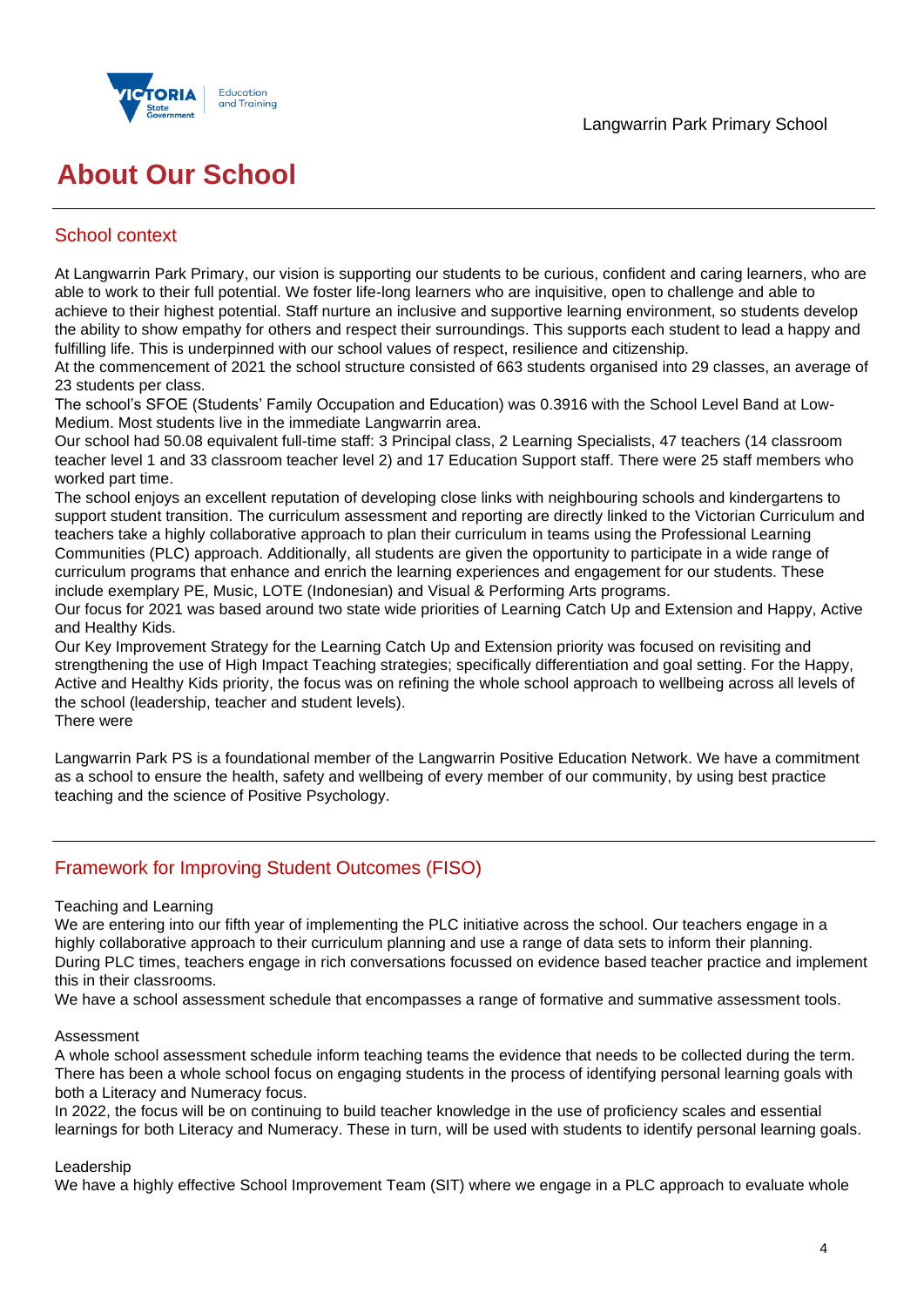

# Langwarrin Park Primary School

school data sets such as NAPLAN, ATOS and Parent Survey. We have established key priority teams that have FISO based action plans in place to implement the key improvement strategies from our AIP.

In 2022 there will be a focus on developing the leadership capacity of our middle leaders. We will engage Tim Harper to build our expertise and knowledge of coaching. This will enable us to establish a whole school collegiate observation framework.

### Engagement

Due to the extended lockdown, we did not get the opportunity to properly work on building teacher knowledge and expertise with student agency and voice. Our Numeracy Priority team spent time unpacking the Mathematics curriculum to begin the work of building proficiency scales that can be used by teams.

Teachers were able to work closely with students during the extended lockdowns to create personal learning goals.

### Support and Resources

At the end of Term 3, a considerable amount of funding was received at a school level for Tier 2 Disability Inclusion funding. The credit funding was allocated to employ a 0.2 (1 day per week) network DI leader, speech therapist and whole school inclusion leader. Our equity funding allowed us to employ a large number of teacher support staff and welfare officer.

We have ensured our school cash budgets allowed all our curriculum programs to run effectively and also directed towards the professional learning of school staff.

# Achievement

To revisit and strengthen the use of HITS in classrooms, with a focus on differentiated teaching and goal setting 2021 continued to be a highly complex year, where teachers were regularly moving in and out of a remote learning space. During the extended lockdown teachers continued to use our school's Home Learning website. Our grade level teams were highly proficient in providing a differentiated curriculum (learning content) on this website. Teachers regularly engaged students with whole grade and small group explicit instruction using Webex and Google Classroom to support their remote teaching and learning programs. Reciprocal reading and guided reading continued to be the focus of small group instruction remotely. Throughout the remote learning periods, teachers were engaging in a range of HIT strategies such as differentiation, explicit teaching and goal setting.

The work of our PLCs across the school continued to be a whole school priority when planning and delivering the teaching and learning program. The school engaged the services of our regional PLC Practice Instructor to build the capacity of the Year 5 team. Data was collected and scrutinised throughout the period. The team worked closely with the PLC instructor to 'unpack' the curriculum and provide clear evidence of differentiation in their curriculum documentation. The collection and recording of assessment data continued to be gathered through-LPPS writing spreadsheet, whole school reading data, our whole school data walls, whole school data trackers and Math touch point spreadsheets. Teachers continued to use Essential Assessment, PM Benchmarking, LPPS writing spreadsheet and observational data to monitor student needs and their next steps in learning.

Videos of teaching practice were uploaded to the website and shared within teams. Small group and individual sessions were part of the weekly timetable where staff conferenced with students to set individual learning goals. Teachers worked closely with students and their families to achieve learning goals using supports such as MOI goal boards, Bump it Up writing walls and student self assessment measures.

Learning walks and teacher observations were abandoned due to the lockdown, however the sharing of best practice within teams continued through the PLC process.

When monitoring and evaluating our intended actions for the year, we were able to use teacher judgement and NAPLAN data. Based on the targets that were set at the end of 2020, none were met. Our teacher judgements (Literacy and Numeracy) for students being at or beyond the expected level, on average were 8% below our target. The targets set for the percentage of students in the Top 2 bands and achieving benchmark growth in NAPLAN were not met. Not meeting these targets can be partially attributed to regular moving in and out of the remote learning space across 2021.

The SIT team took a very strategic approach to their work, to ensure that necessary resources (human, financial and physical) were appropriately allocated, so this could have the most direct impact on student outcomes.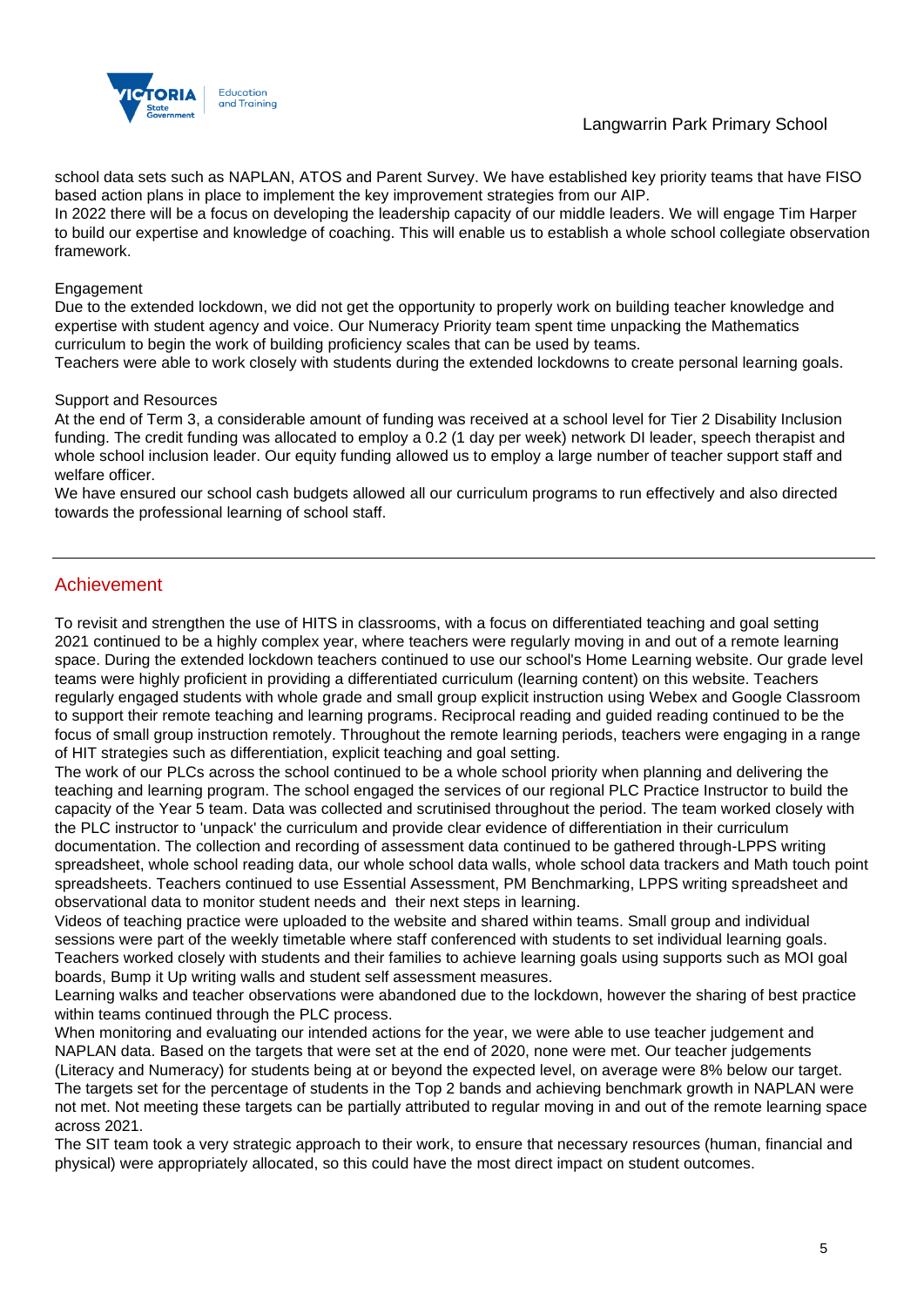

# Engagement

By the end of 2021 teachers have a depth of knowledge that allows them to actively involve all students in their learning.

## **Highlights**

The SIT team worked strategically to build a school remote learning framework based on department guidelines. Our teachers developed a high level of competency at using different technologies such as Google Meet, Google Classroom, Webex and Class Dojo portfolio. The ongoing development and evolution of our home learning website was again a highly effective tool to support all parents with their child's learning. PLC teams used clear learning intentions and success criteria with all learning tasks. Teachers provided ongoing feedback to work submitted and closely monitored the achievement levels for their students. During the remote learning period, time was privileged for PLC teams being able to carefully plan their curriculum. During the 2021 remote learning period, our specialist team began live conferencing for their specialist areas, which was positively received by students and parents. Principal Class Officers (PCO's) also conducted regular wellbeing sessions with different year levels.

As we engaged in remote learning for a large portion of 2021, staff were able to develop strong relationships with their students through 1:1 and small group conferencing. The Tutor Learning Initiative (TLI) was able to continue operating during the lockdown period, which was highly beneficial for those students who required literacy and numeracy intervention.

Our onsite learning program during the lock down periods, provided support for approximately 150 students each day. This program was highly organised and created limited disruption for student learning. The return to onsite learning required a refocussing of students into daily classroom learning activities, expectations and routines.

## Data Analysis

The 2021 Student Attitude to School Survey target (Student Voice and Agency) was 73% positive attitude. Our actual achievement was 64% positive attitude. This again can be attributed to the amount of dedicated time teachers spent building their knowledge and expertise in this area. However, during the extended lockdown periods, teachers worked closely with their students to formulate personal learning goals in both Literacy and Numeracy areas.

## Attendance

COVID-19 restrictions added another layer of complexity in addressing non-attendance issues. Between 2020 and 2021, there was an increase in the average number of days students were absent from school (13.1 days to 16.2 days.) Al; year levels showed an increase in absences and this maybe attributed to parent student fatigue. On return from remote learning we continued to implement the strategies for following up and recording any issues with attendance. Ongoing work will focus on year levels that showed a slight increase in the number of average days absent. Attendance processes continue to be refined as necessary. Teachers make prompt contact with parents when students are absent from school and PCOs work with families where students have had a large number of days absent.

## **Wellbeing**

An entire Curriculum Day at the start of the year was used for Wellbeing with a focus on reviewing current practices for THRIVE (our Positive Education model), our Whole School Behaviour Management System, SafeMinds, Sentral Wellbeing and ILPs/BSPs. This increased consistency in all facets throughout all areas of the school. We had a strong focus on Wellbeing through the year. The Wellbeing PLT had members aligned with Respectful relationships. They attended the PDs and reported back to staff. Safe Schools came out and completed a PD as we had a number of senior school students making statements about their sexuality. We completed Mandatory Reporting PD and also the online modules of Protective Behaviours. So, we had a strong focus on Wellbeing PD based on needs presenting at our school.

Wellbeing documentation in Sentral increased this year which allowed the Wellbeing Team to be closely connected to any concern staff had about students/families. It also is building historical profiles on students so we have a document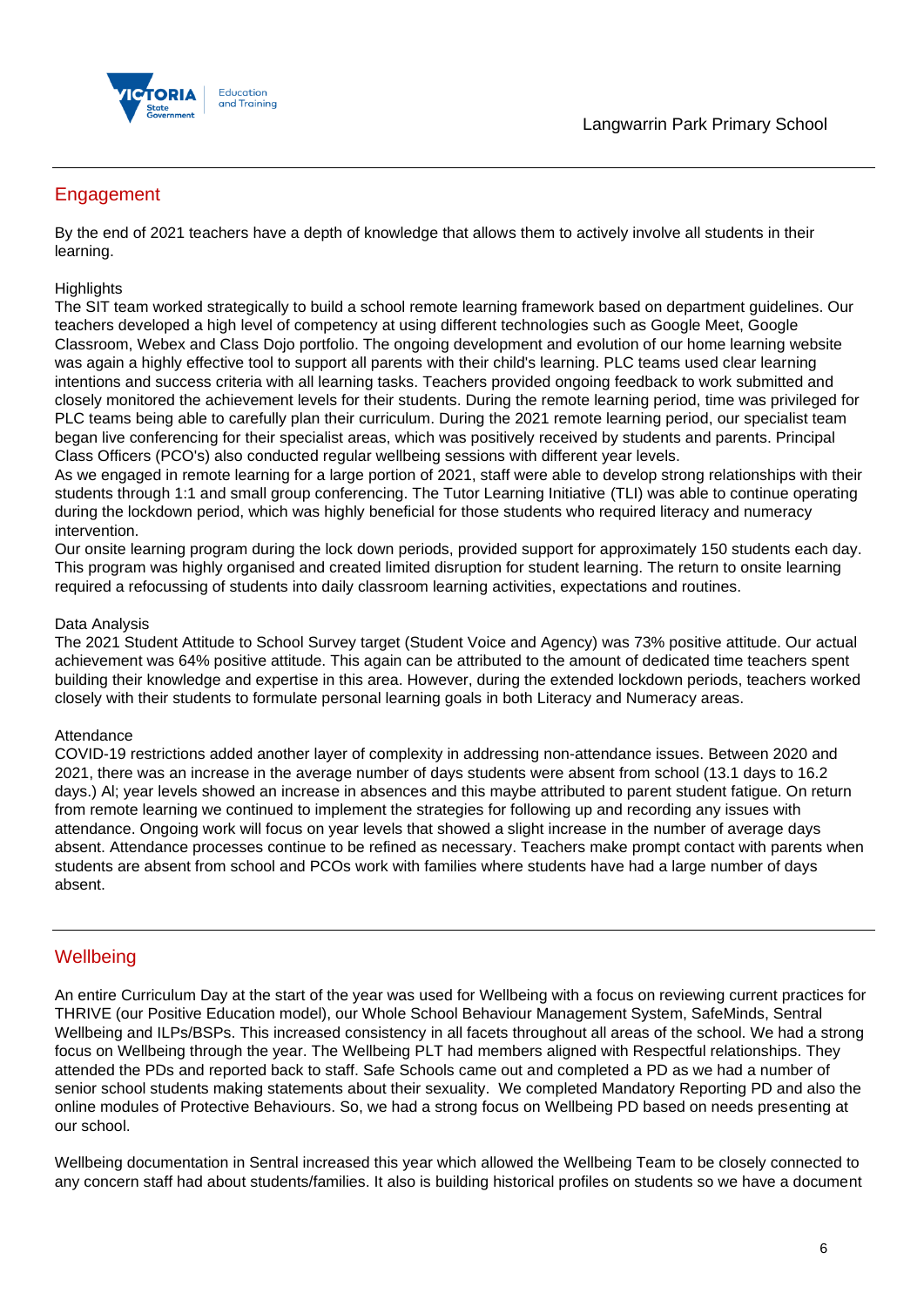

outlining concerns, but also all supports, discussions and meetings held for each student. Staff also added a Wellbeing section to their meeting minutes which ensured shared responsibility of any concerns and a pathway to follow up concerns.

At Risk Students were identified by staff and concerns relayed to the wellbeing team either through discussion, email, Sentral notes or the spreadsheets collected at the end of each term and analysed. The Wellbeing Team made contact with identified families and offered support--whether it be just to be heard, a referral to an agency for help or a food care package. Teachers also kept in close contact with their families for both academic and wellbeing concerns.

# Finance performance and position

Sound practices in financial management were in place throughout the year. The effective and strategic allocation and use of human, financial and physical resources occurred throughout 2021. There was a continued priority given to maintaining organisational structures to support the Professional Learning Communities approach and key improvement strategies particularly in the learning areas of English and Mathematics. This was achieved through privileging common time in our whole school timetable for PLC teams and utilising our specialist teaching team to provide support time to our Learning Specialists and Middle Leaders, so they could effectively undertake their leadership responsibilities.

As it was in 2020, COVID-19 restrictions had a significant impact on our school's traditional local revenue streams (school pool, school gym, school canteen and Camp Australia Out of School Hours Care): we lost the financial support from key partnerships which were not able to operate at different periods of time during 2021. Most did not return to regular functioning until the latter part of 2021. During the extended lock down periods, we engaged a large number of replacement teachers (both school local payroll and agency) to assist with the running of our on site program for students of essential workers.

On the staff side of the school budget, in 2021 we were able to maintain a small surplus. We had a very stable and experienced staffing profile, with minimal staffing turnover.

Funding was provided to all year levels for the purchase of materials to support the curriculum programs that they had planned. There was also strategic allocation of school funds to maintain and enhance our broad curriculum programs. During the extended lockdown periods, we issued a large percentage of our school own devices (approximately 200 devices in total), to support parents who did not have the ability to access them at home. Through DET's 'Bridging the Digital Divide' initiative, we were able to utilise this funding grant to replace these devices.

Equity funding continued to support the employment of a Student Welfare Officer, a Positive Education Leader and Intervention teacher as well as materials and other professional resources. Funds and resources were also directed towards managing the remote learning program and the onsite school program provided for children of essential workers. Our Equity Funding also allowed to employee additional teacher aides to provide greater support for teachers as students returned from remote learning.

The Tutor Learning Initiative (TLI), was a major DET funding grant, that made a considerable difference on students who required urgent intervention as a result of returning from the extended lockdown periods. With this funding we were able to employ 2 full time teachers to run a Literacy and Numeracy Intervention program across the school. In the second half of the year we were also able to employ additional intervention teachers on smaller time fractions to support different intervention programs in different areas of the school.

At the end of Term 3 in 2021, DET provided considerable funding for Tier 2 Disability Inclusion. With the funding that was provided for Term 3 and 4, was rolled over into the 2022 with the opportunity to build a whole school/network framework for Tier 2 disability inclusion. Funding has been allocated to appoint a network Inclusion leader, a network speech therapist and a school inclusion leader. In addition to this, funding has been allocated for teacher professional learning sessions such as Berry St Training in 2022.

Maintenance of the school facilities continued throughout the year and issues were dealt with in a timely manner. Our Facilities Manager worked closely with our Buildings and Grounds Committee to begin the development of a whole school facilities action plan.

In 2021 the refurbishment of our school playgrounds was completed. The investment in our playgrounds has provided a ranging of engaging places for our students to use during their playtimes.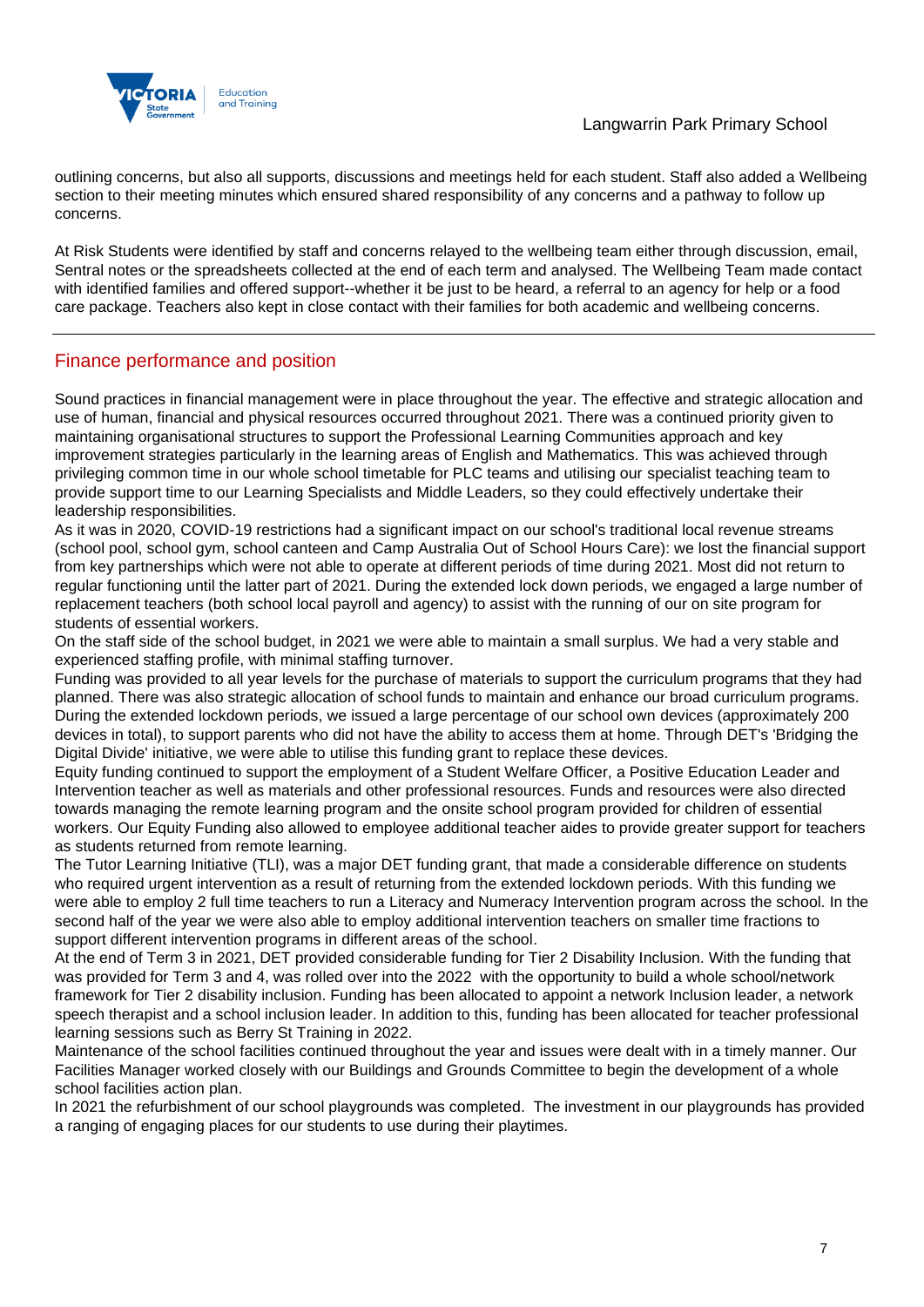

Langwarrin Park Primary School

**For more detailed information regarding our school please visit our website at <www.langwarrinparkps.vic.edu.au>**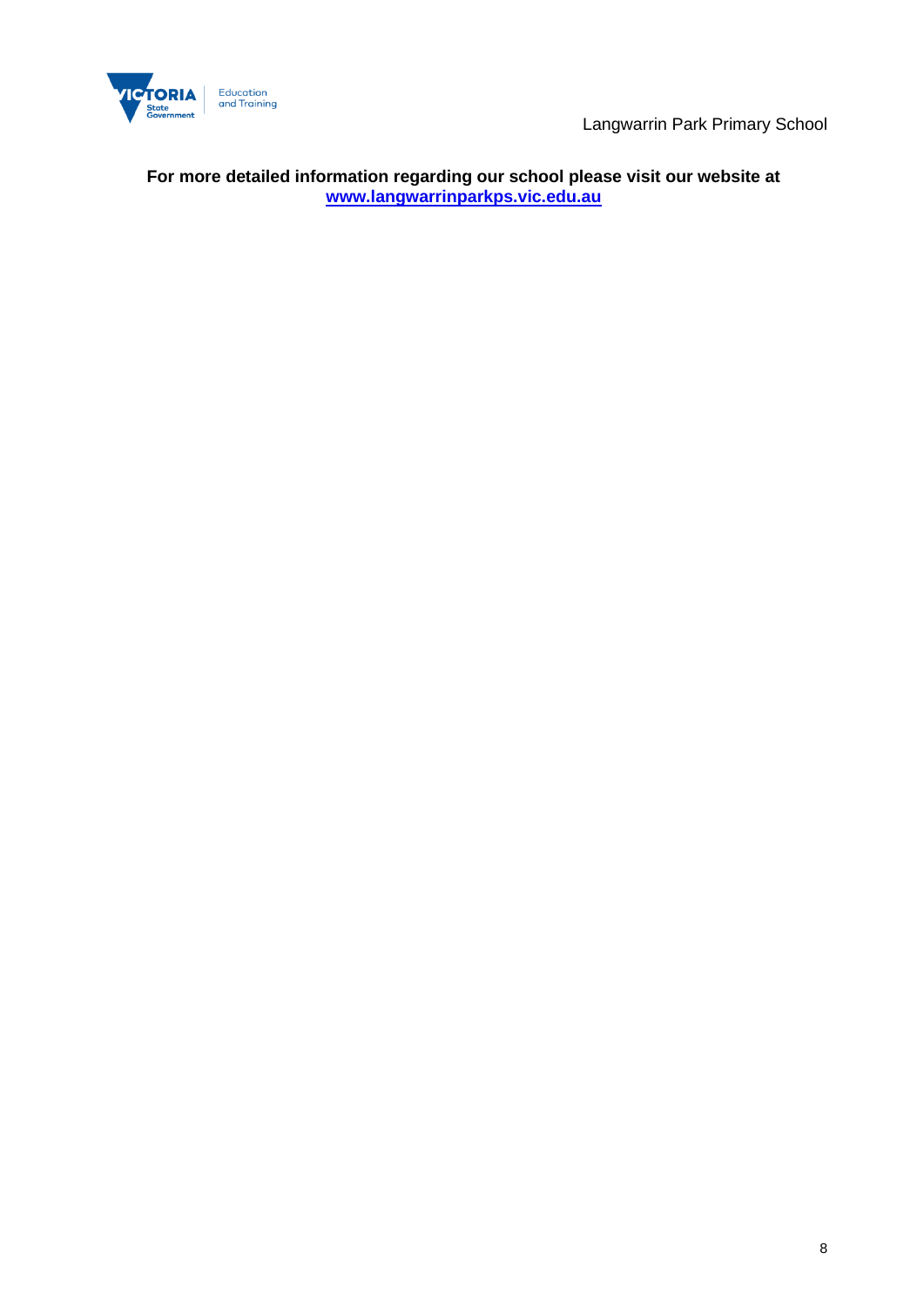

# **Performance Summary**

The Performance Summary for government schools provides an overview of how this school is contributing to the objectives of the Education State and how it compares to other Victorian government schools.

All schools work in partnership with their school community to improve outcomes for children and young people. Sharing this information with parents and the wider school community helps to support community engagement in student learning, a key priority of the Framework for Improving Student Outcomes.

Refer to the 'How to read the Annual Report' section for help on how to interpret this report.

# SCHOOL PROFILE

#### **Enrolment Profile**

A total of 667 students were enrolled at this school in 2021, 329 female and 338 male.

NDP percent of students had English as an additional language and 2 percent were Aboriginal or Torres Strait Islander.

#### **Overall Socio-Economic Profile**

The overall school's socio-economic profile is based on the school's Student Family Occupation and Education index (SFOE).

SFOE is a measure of socio-educational disadvantage of a school, based on educational and employment characteristics of the parents/carers of students enrolled at the school. Possible SFOE band values are: Low, Low-Medium, Medium and High. A 'Low' band represents a low level of socio-educational disadvantage, a 'High' band represents a high level of socio-educational disadvantage.

This school's SFOE band value is: Low - Medium

#### **Parent Satisfaction Summary**

The percent endorsement by parents on their school satisfaction level, as reported in the annual Parent Opinion Survey.

Percent endorsement indicates the percent of positive responses (agree or strongly agree) from parents who responded to the survey.



#### **School Staff Survey**

The percent endorsement by staff on School Climate, as reported in the annual School Staff Survey.

Percent endorsement indicates the percent of positive responses (agree or strongly agree) from staff who responded to the survey. Data is suppressed for schools with three or less respondents to the survey for confidentiality reasons.

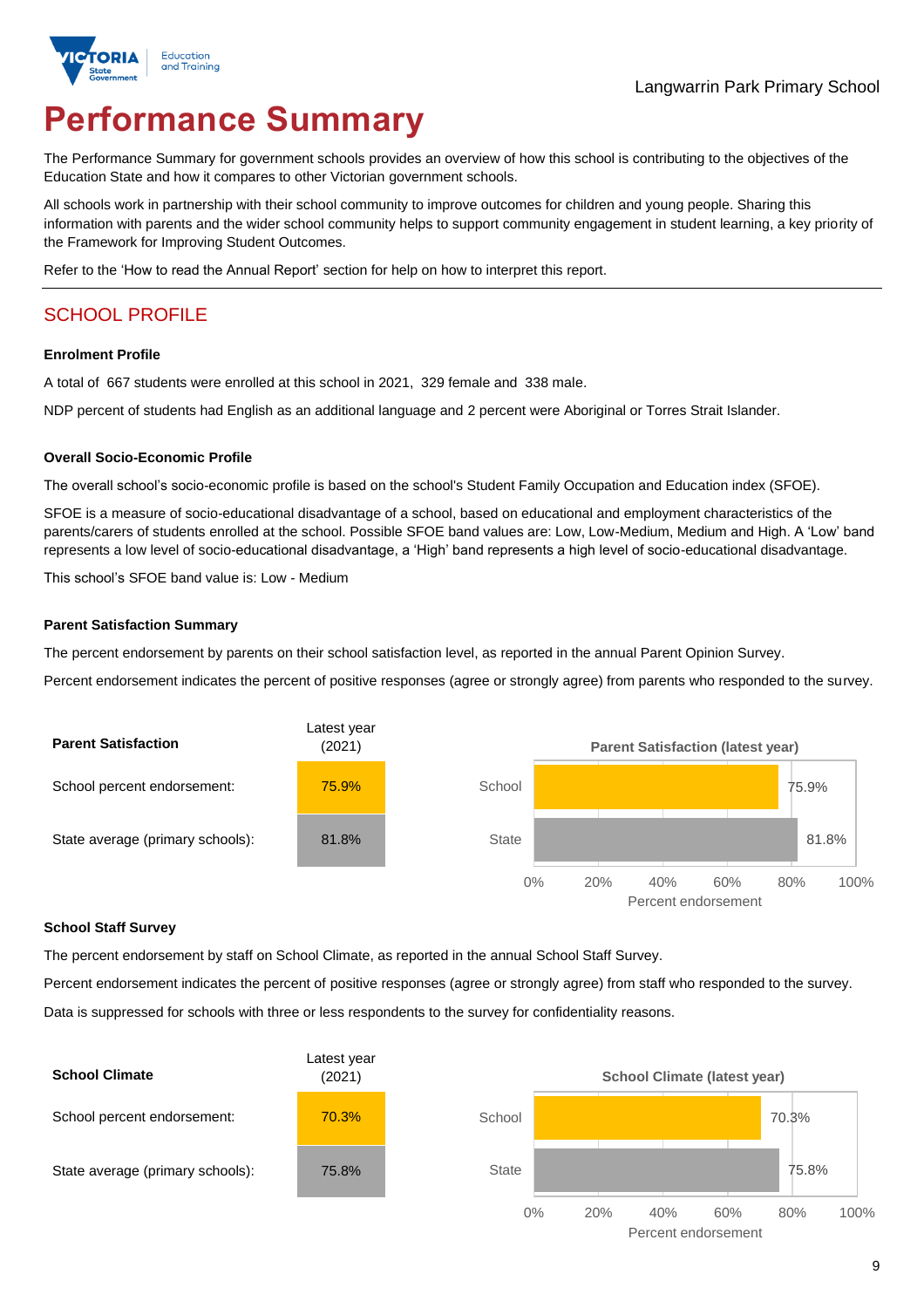

# ACHIEVEMENT

*Key: 'Similar Schools' are a group of Victorian government schools that are like this school, taking into account the school's socioeconomic background of students, the number of non-English speaking students and the size and location of the school.*

#### **Teacher Judgement of student achievement**

Percentage of students working at or above age expected standards in English and Mathematics.



Percent students at or above age expected level

| <b>Mathematics</b><br>Years Prep to 6                             | Latest year<br>(2021) |
|-------------------------------------------------------------------|-----------------------|
| School percent of students at or above age<br>expected standards: | 81.2%                 |
| Similar Schools average:                                          | 83.6%                 |
| State average:                                                    | 84.9%                 |

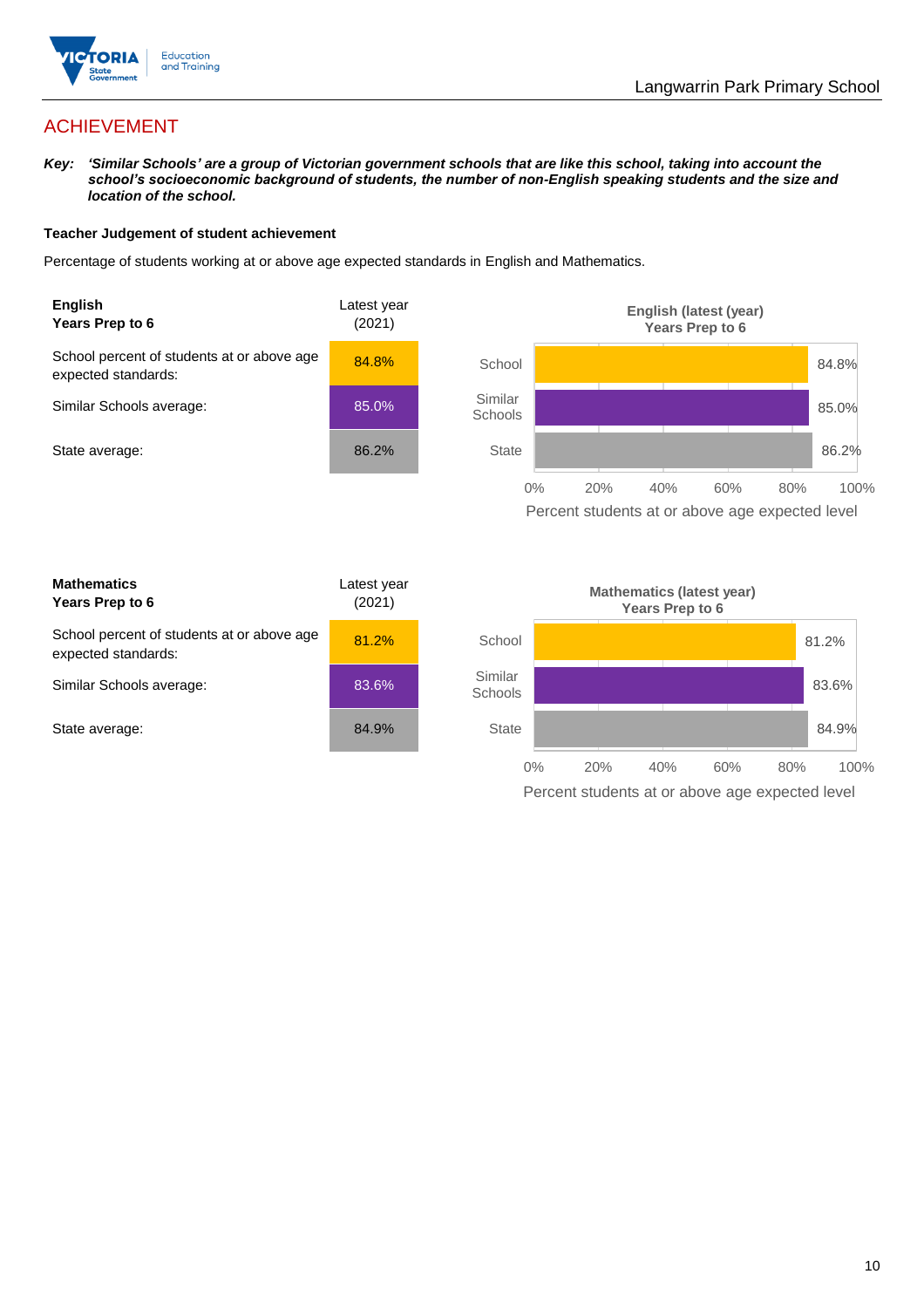

# ACHIEVEMENT (continued)

*Key: 'Similar Schools' are a group of Victorian government schools that are like this school, taking into account the school's socioeconomic background of students, the number of non-English speaking students and the size and location of the school.*

### **NAPLAN**

Percentage of students in the top three bands of testing in NAPLAN.

Note: NAPLAN tests were not conducted in 2020, hence the 4-year average is the average of 2018, 2019 and 2021 data.

| Reading<br>Year <sub>3</sub>                      | Latest year<br>(2021) | 4-year<br>average |                    | <b>NAPLAN Reading (latest year)</b><br>Year <sub>3</sub>  |                                                      |      |
|---------------------------------------------------|-----------------------|-------------------|--------------------|-----------------------------------------------------------|------------------------------------------------------|------|
| School percent of students in<br>top three bands: | 69.4%                 | 73.0%             | School             |                                                           | 69.4%                                                |      |
| Similar Schools average:                          | 77.1%                 | 77.0%             | Similar<br>Schools |                                                           | 77.1%                                                |      |
| State average:                                    | 76.9%                 | 76.5%             | <b>State</b>       |                                                           | 76.9%                                                |      |
|                                                   |                       |                   | $0\%$              | 20%<br>40%                                                | 60%<br>80%<br>Percent of students in top three bands | 100% |
| Reading<br>Year 5                                 | Latest year<br>(2021) | 4-year<br>average |                    | <b>NAPLAN Reading (latest year)</b><br>Year 5             |                                                      |      |
| School percent of students in<br>top three bands: | 64.5%                 | 66.0%             | School             |                                                           | 64.5%                                                |      |
| Similar Schools average:                          | 70.6%                 | 68.7%             | Similar<br>Schools |                                                           | 70.6%                                                |      |
| State average:                                    | 70.4%                 | 67.7%             | <b>State</b>       |                                                           | 70.4%                                                |      |
|                                                   |                       |                   | $0\%$              | 20%<br>40%                                                | 60%<br>80%<br>Percent of students in top three bands | 100% |
|                                                   |                       |                   |                    |                                                           |                                                      |      |
| <b>Numeracy</b><br>Year <sub>3</sub>              | Latest year<br>(2021) | 4-year<br>average |                    | <b>NAPLAN Numeracy (latest year)</b><br>Year <sub>3</sub> |                                                      |      |
| School percent of students in<br>top three bands: | 57.6%                 | 68.7%             | School             |                                                           | 57.6%                                                |      |
| Similar Schools average:                          | 66.2%                 | 69.2%             | Similar<br>Schools |                                                           | 66.2%                                                |      |
| State average:                                    | 67.6%                 | 69.1%             | <b>State</b>       |                                                           | 67.6%                                                |      |
|                                                   |                       |                   | $0\%$              | 20%<br>40%                                                | 60%<br>80%<br>Percent of students in top three bands | 100% |
| <b>Numeracy</b><br>Year 5                         | Latest year<br>(2021) | 4-year<br>average |                    | <b>NAPLAN Numeracy (latest year)</b><br>Year 5            |                                                      |      |
| School percent of students in<br>top three bands: | 60.0%                 | 59.3%             | School             |                                                           | 60.0%                                                |      |
| Similar Schools average:                          | 58.4%                 | 58.9%             | Similar<br>Schools |                                                           | 58.4%                                                |      |
| State average:                                    | 61.6%                 | 60.0%             | <b>State</b>       |                                                           | 61.6%                                                |      |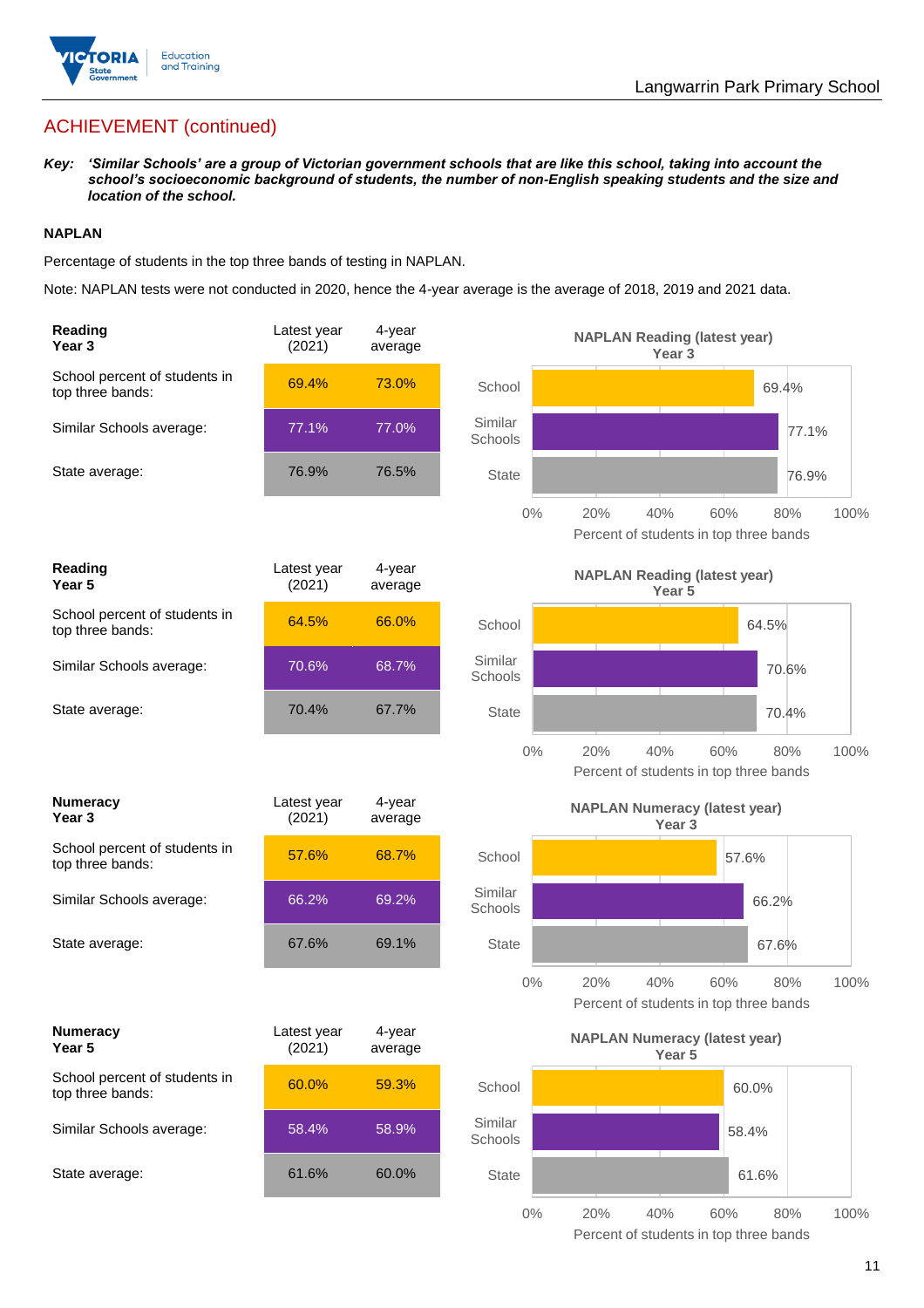

# Langwarrin Park Primary School

# ACHIEVEMENT (continued)

## **NAPLAN Learning Gain**

NAPLAN learning gain is determined by comparing a student's current year result relative to the results of all 'similar' Victorian students (i.e., students in all sectors in the same year level who had the same score two years prior). If the current year result is in the top 25 percent, their gain level is categorised as 'High'; middle 50 percent is 'Medium'; bottom 25 percent is 'Low'.

#### **Learning Gain Year 3 (2019) to Year 5 (2021)**

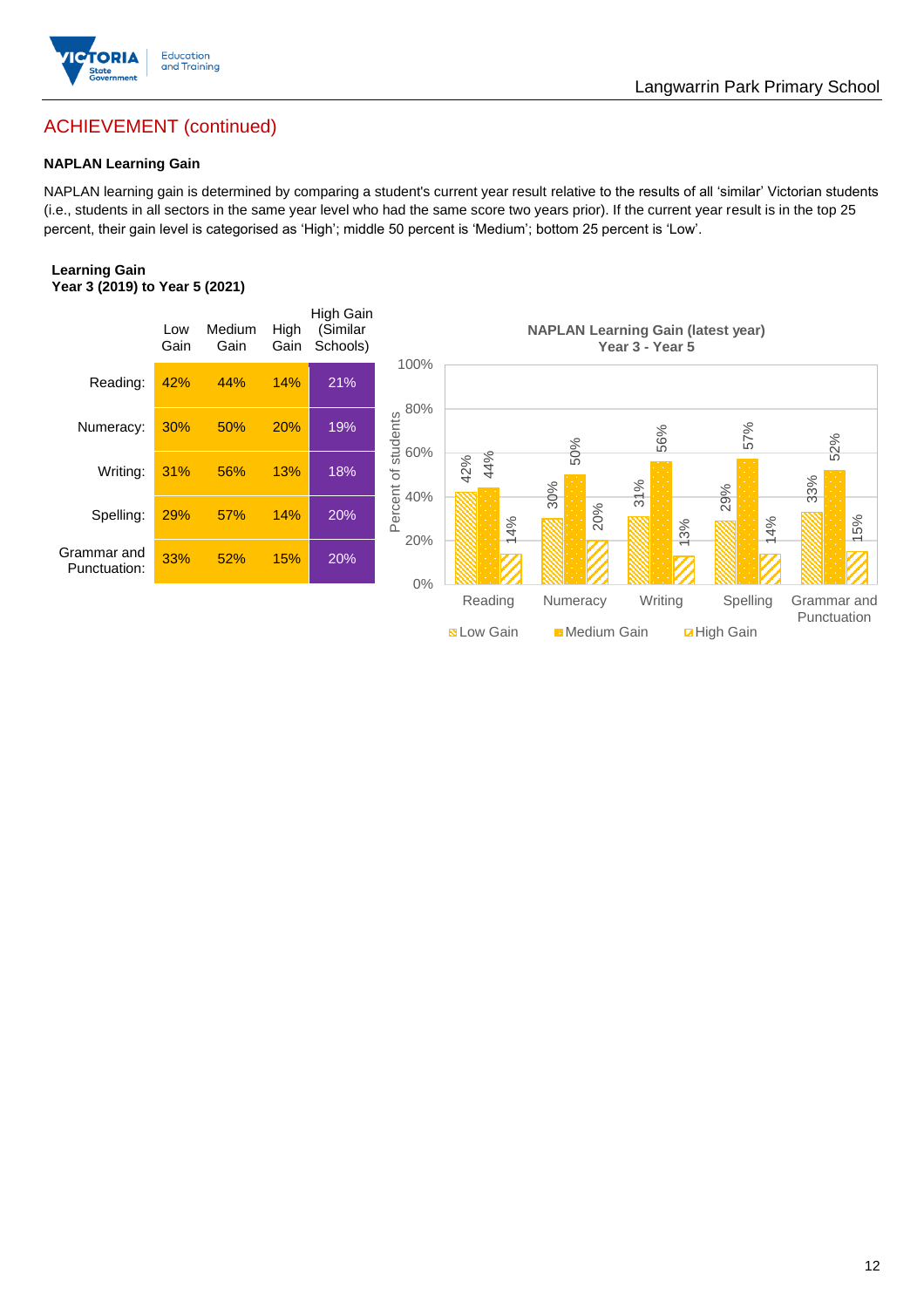

# ENGAGEMENT

*Key: 'Similar Schools' are a group of Victorian government schools that are like this school, taking into account the school's socioeconomic background of students, the number of non-English speaking students and the size and location of the school.*

#### **Average Number of Student Absence Days**

Absence from school can impact on students' learning. Common reasons for non-attendance include illness and extended family holidays. Absence and attendance data in 2020 and 2021 may have been influenced by COVID-19.



#### **Attendance Rate (latest year)**

|                                             | Prep | Year 1 | Year 2 | Year 3 | Year 4 | Year 5 | Year 6 |
|---------------------------------------------|------|--------|--------|--------|--------|--------|--------|
| Attendance Rate by year level<br>$(2021)$ : | 91%  | 93%    | 93%    | 91%    | 91%    | 90%    | 93%    |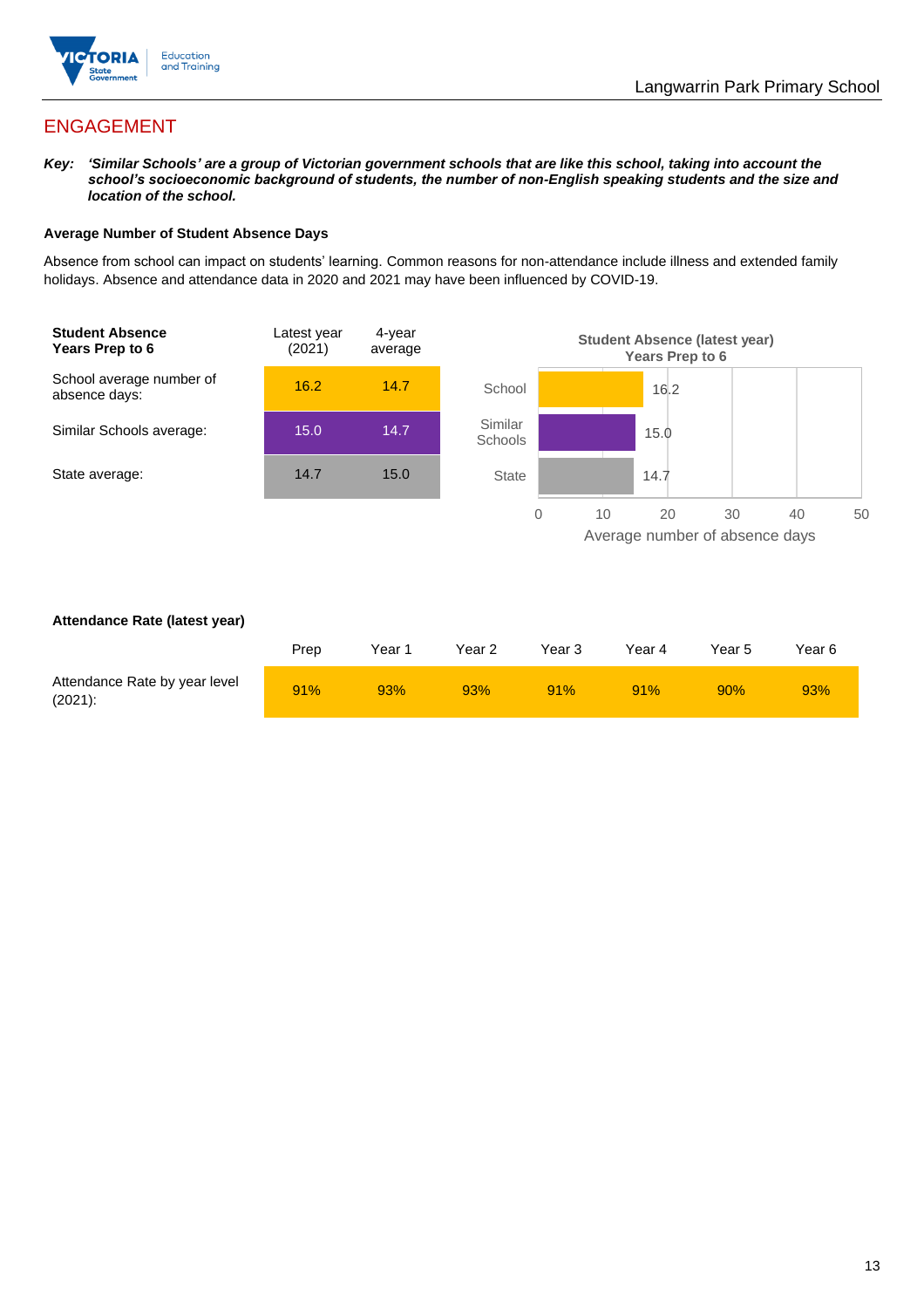

# **WELLBEING**

*Key: 'Similar Schools' are a group of Victorian government schools that are like this school, taking into account the school's socioeconomic background of students, the number of non-English speaking students and the size and location of the school.*

#### **Student Attitudes to School – Sense of Connectedness**

The percent endorsement on Sense of Connectedness factor, as reported in the Attitudes to School Survey completed annually by Victorian government school students, indicates the percent of positive responses (agree or strongly agree).



*Due to lower participation rates, differences in the timing of the survey/length of survey period and the general impact of Covid19 across 2020 and 2021, data are often not comparable with previous years or within similar school groups. Care should be taken when interpreting these results.*



#### **Student Attitudes to School – Management of Bullying**

The percent endorsement on Management of Bullying factor, as reported in the Attitudes to School Survey completed annually by Victorian government school students, indicates the percent of positive responses (agree or strongly agree).

| <b>Management of Bullying</b><br>Years 4 to 6 | Latest year<br>(2021) | 4-year<br>average |  |
|-----------------------------------------------|-----------------------|-------------------|--|
| School percent endorsement:                   | 75.8%                 | 74.1%             |  |
| Similar Schools average:                      | 77.9%                 | 80.5%             |  |
| State average:                                | 78.4%                 | 79.7%             |  |

*Due to lower participation rates, differences in the timing of the survey/length of survey period and the general impact of Covid19 across 2020 and 2021, data are often not comparable with previous years or within similar school groups. Care should be taken when interpreting these results.*

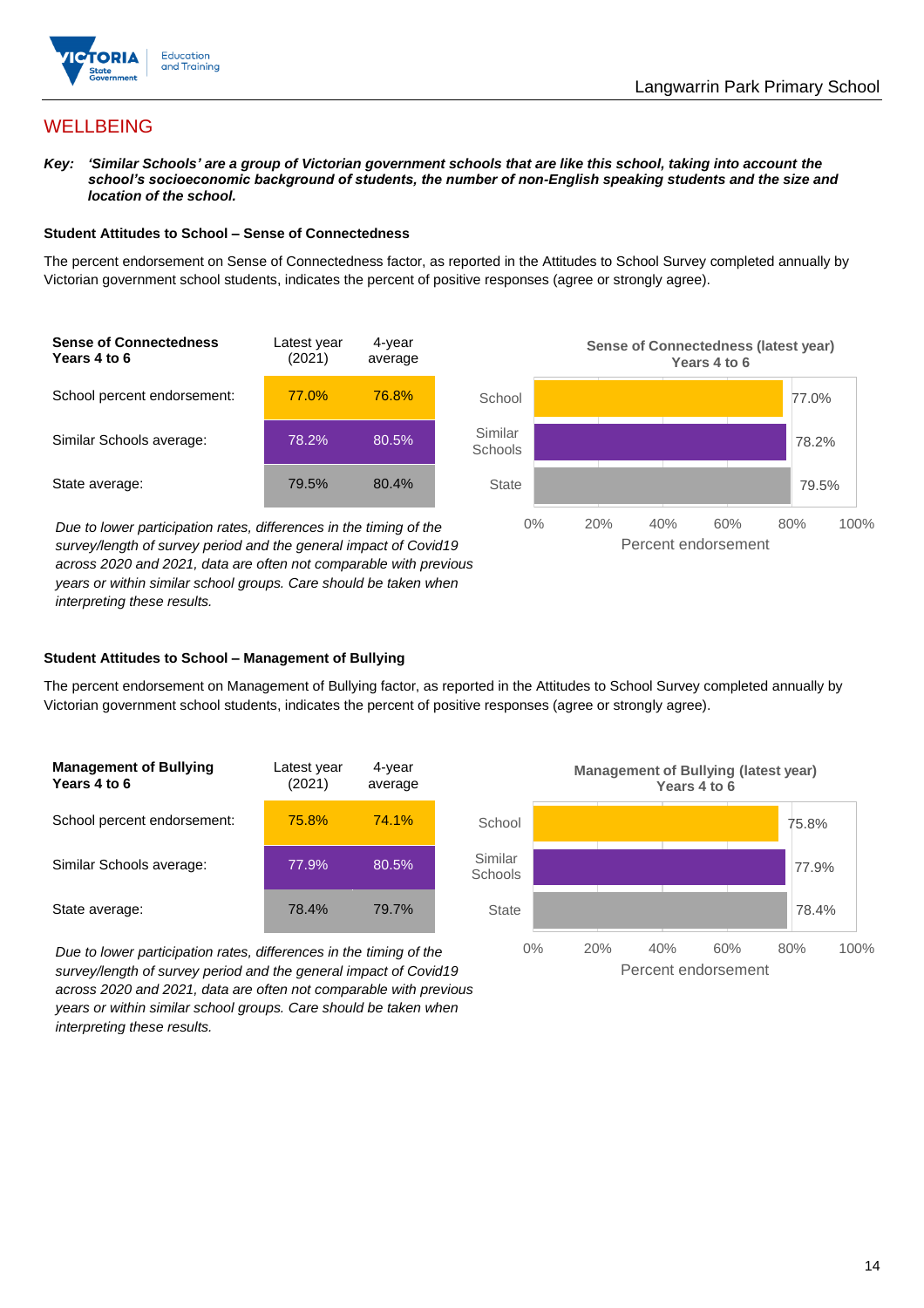

# **Financial Performance and Position**

FINANCIAL PERFORMANCE - OPERATING STATEMENT SUMMARY FOR THE YEAR ENDING 31 DECEMBER, 2021

| <b>Revenue</b>                  | <b>Actual</b> |
|---------------------------------|---------------|
| <b>Student Resource Package</b> | \$5,444,209   |
| Government Provided DET Grants  | \$635,862     |
| Government Grants Commonwealth  | \$5,484       |
| Government Grants State         | \$24,300      |
| Revenue Other                   | \$70,349      |
| <b>Locally Raised Funds</b>     | \$402,091     |
| <b>Capital Grants</b>           | \$0           |
| <b>Total Operating Revenue</b>  | \$6,582,294   |

| Equity $1$                                          | <b>Actual</b> |
|-----------------------------------------------------|---------------|
| Equity (Social Disadvantage)                        | \$171,205     |
| Equity (Catch Up)                                   | \$0           |
| <b>Transition Funding</b>                           | \$0           |
| Equity (Social Disadvantage - Extraordinary Growth) | \$0           |
| <b>Equity Total</b>                                 | \$171,205     |

| <b>Expenditure</b>                    | <b>Actual</b> |
|---------------------------------------|---------------|
| Student Resource Package <sup>2</sup> | \$5,388,291   |
| Adjustments                           | \$0           |
| <b>Books &amp; Publications</b>       | \$1,234       |
| Camps/Excursions/Activities           | \$77,696      |
| <b>Communication Costs</b>            | \$5,576       |
| Consumables                           | \$72,896      |
| Miscellaneous Expense <sup>3</sup>    | \$33,313      |
| <b>Professional Development</b>       | \$12,334      |
| Equipment/Maintenance/Hire            | \$85,385      |
| <b>Property Services</b>              | \$123,034     |
| Salaries & Allowances <sup>4</sup>    | \$169,178     |
| <b>Support Services</b>               | \$180,964     |
| Trading & Fundraising                 | \$52,750      |
| Motor Vehicle Expenses                | \$4,726       |
| Travel & Subsistence                  | \$0           |
| <b>Utilities</b>                      | \$131,973     |
| <b>Total Operating Expenditure</b>    | \$6,339,349   |
| <b>Net Operating Surplus/-Deficit</b> | \$242,945     |
| <b>Asset Acquisitions</b>             | \$89,755      |

(1) The equity funding reported above is a subset of the overall revenue reported by the school.

(2) Student Resource Package Expenditure figures are as of 24 Feb 2022 and are subject to change during the reconciliation process.

(3) Miscellaneous Expenses include bank charges, administration expenses, insurance and taxation charges.

(4) Salaries and Allowances refers to school-level payroll.